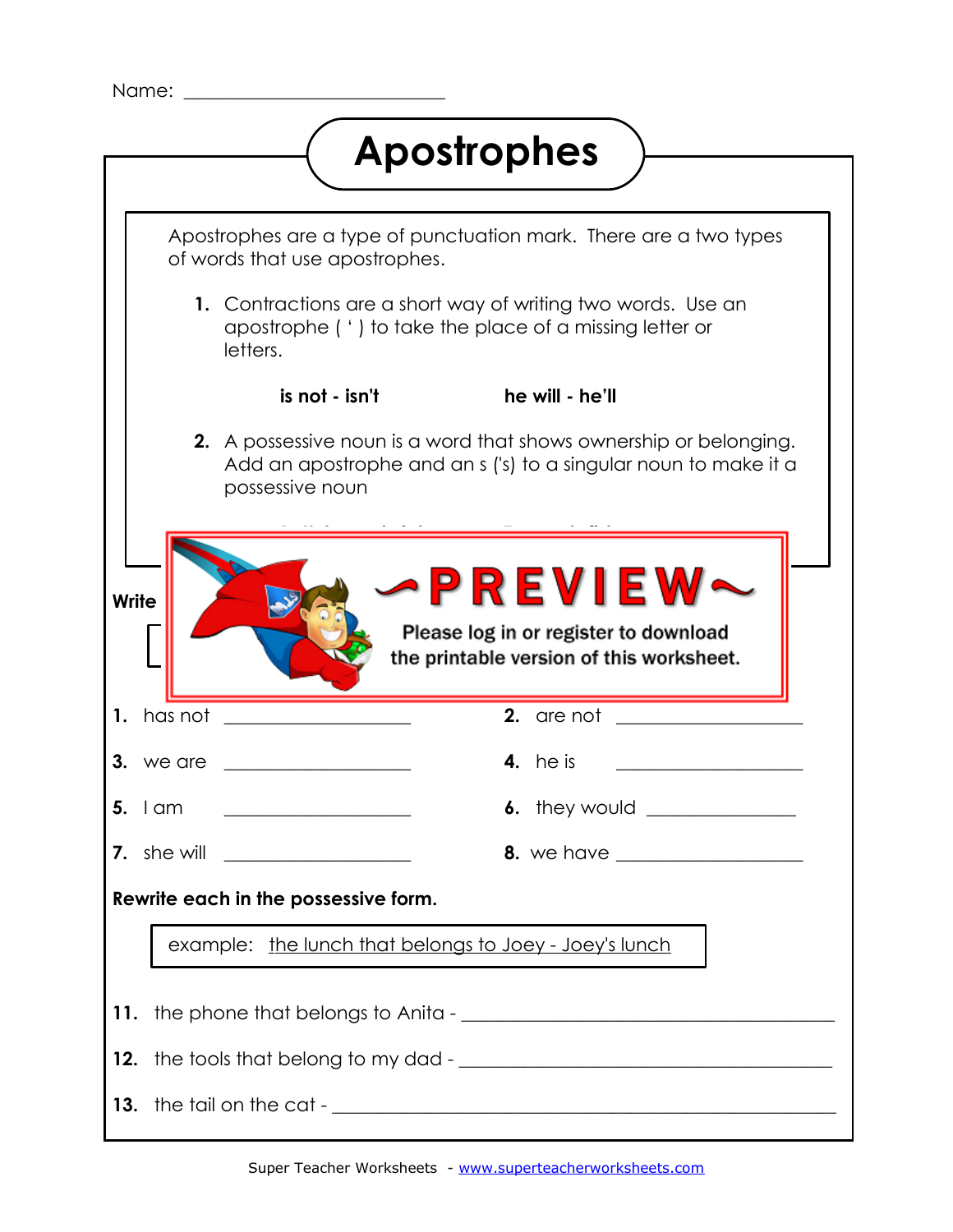Name:

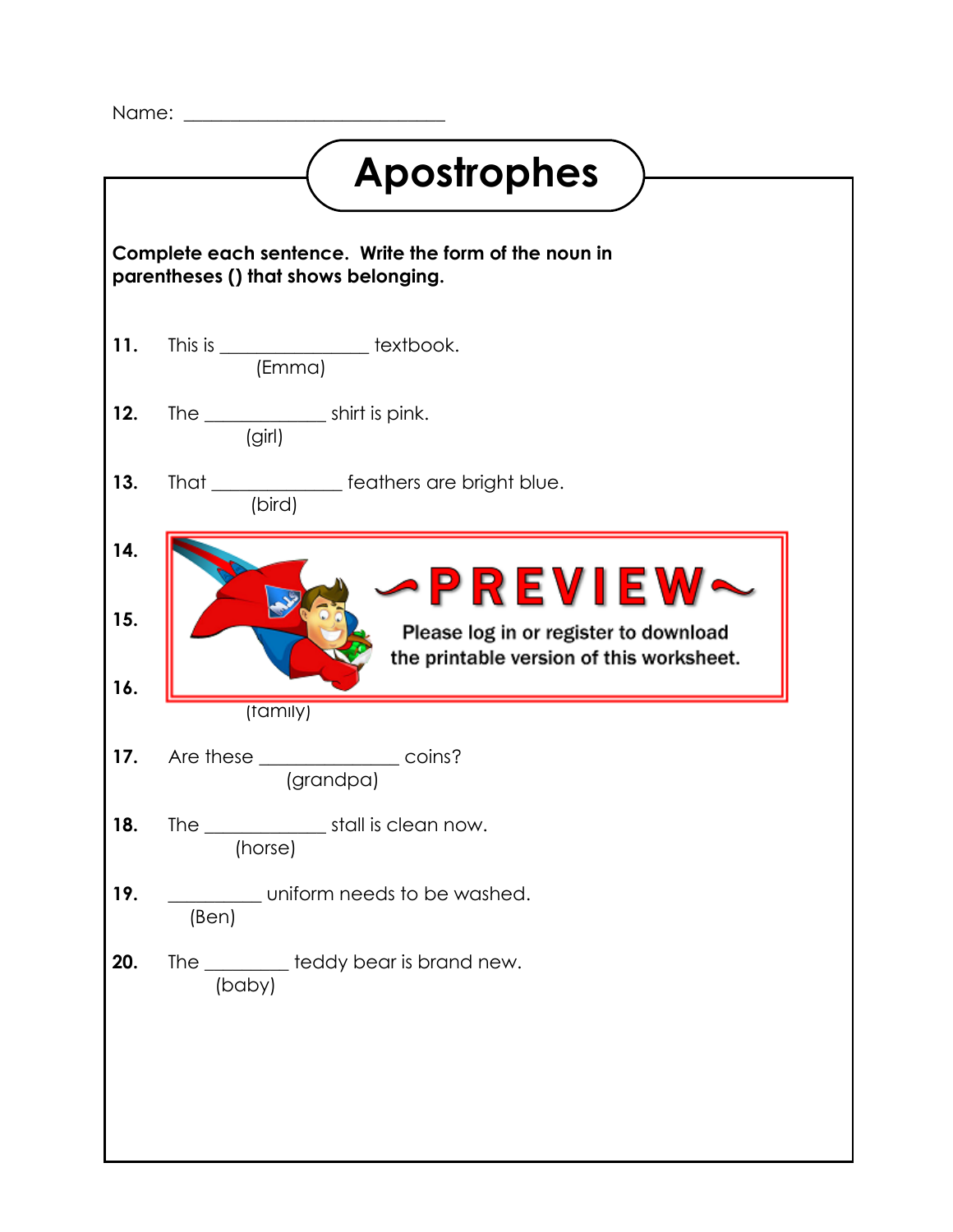## **ANSWER KEY**

## **Apostrophes**